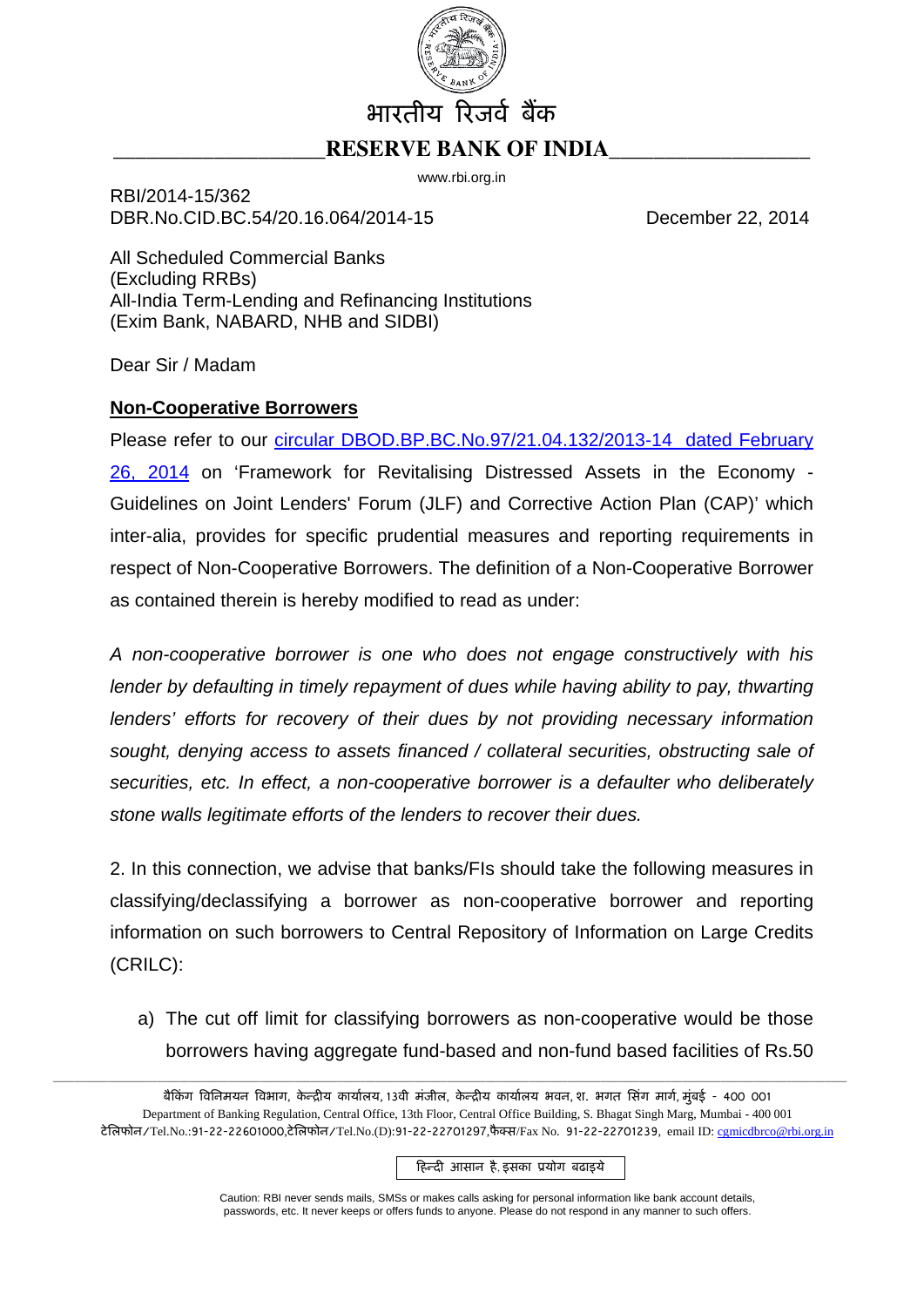million from the concerned bank/FI. A non-cooperative borrower in case of a company will include, besides the company, its promoters and directors (excluding independent directors and directors nominated by the Government and the lending institutions). In case of business enterprises (other than companies), non-cooperative borrowers would include persons who are incharge and responsible for the management of the affairs of the business enterprise.

- b) It would be imperative on the part of the banks / FIs to put in place a transparent mechanism for classifying borrowers as non-cooperative. A solitary or isolated instance should not be the basis for such classification. The decision to classify the borrower as non-cooperative borrower should be entrusted to a Committee of higher functionaries headed by an Executive Director and consisting of two other senior officers of the rank of General Managers/ Deputy General Managers as decided by the Board of the concerned bank/FI.
- c) If the Committee concludes that the borrower is non-cooperative, it shall issue a Show Cause Notice to the concerned borrower (and the promoter/wholetime directors in case of companies) and call for his submission and after considering his submission issue an order recording the borrower to be noncooperative and the reasons for the same. An opportunity should be given to the borrower for a personal hearing if the Committee feels such an opportunity is necessary.
- d) The order of the Committee should be reviewed by another Committee headed by the Chairman / CEO and MD and consisting, in addition, of two independent directors of the Bank/FI and the order shall become final only after it is confirmed by the said Review Committee.
- e) Banks/FIs will be required to report information on their non-cooperative borrowers to CRILC under CRILC-Main (Quarterly Submission) return as advised vide [circular DBS.OSMOS.No.14703/33.01.001/2013-14 dated May](http://www.rbi.org.in/scripts/NotificationUser.aspx?Id=8894&Mode=0)  [22, 2014](http://www.rbi.org.in/scripts/NotificationUser.aspx?Id=8894&Mode=0) on 'Reporting to Central Repository of Information on Large Credits (CRILC)'. As mentioned in this circular, the quarterly CRILC Main report is required to be submitted within 21 days from the close of the relevant quarter.
- f) Boards of banks/FIs should review on a half-yearly basis the status of noncooperative borrowers for deciding whether their names can be declassified